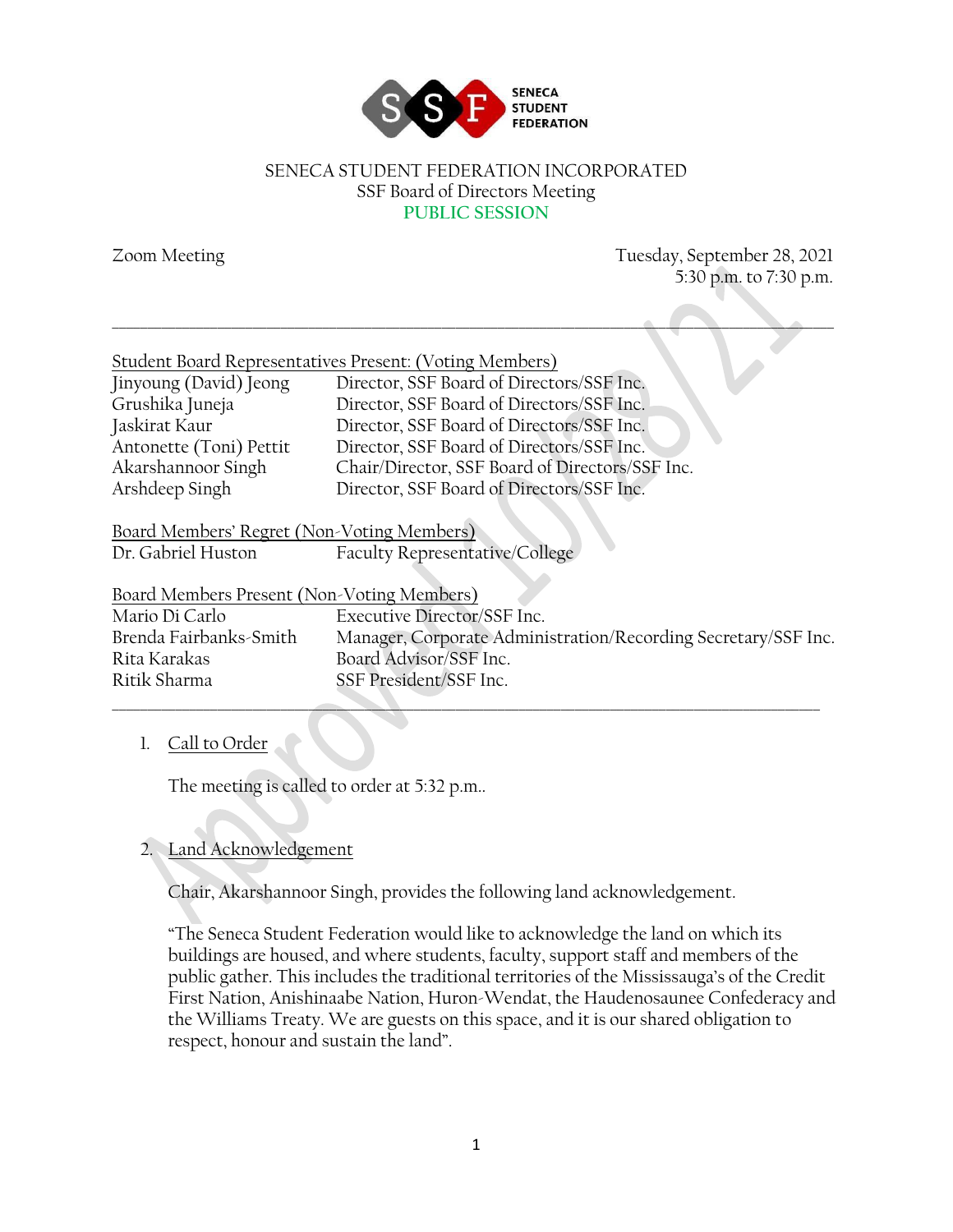### 3. Announcements

Chair, Akarshannoor Singh, announces:

- An Election Committee will form prior to elections. Any Board members interested in being a part of this committee are asked to let Akarshannoor know.
- Discussion has taken place with Mario Di Carlo, David Jeong and Nick Pavlakos regarding recent news regarding Evergrande, an asset management company associated with RBC who holds SSF funds. The SSF is assured there is no risk to our investment funds.
- Ritik has met with David Jeong, regarding the shuttle bus, social media and deposit deadlines. These items will be deferred.

# 4. Confirmation of Agenda

Agenda item #9, Finance & Audit Committee: Options on Earning Interest on SSF Funds will be removed from the agenda since the Finance & Audit Committee has not yet been formed.

It was MOVED by Grushika Juneja, and SECONDED by Toni Pettit, "that the SSF Public Session Board of Directors Agenda for Tuesday, September 28, 2021 be accepted as amended".

C A R R I E D

5. Conflicts Declared

None declared.

6. Acceptance of SSF Board of Directors' Public Session Meeting Minutes from Monday, August 30, 2021

It was MOVED by David Jeong, and SECONDED by Jaskirat Kaur, that the SSF Board of Directors' Public Session Meeting Minutes from Monday, August 30, 2021 be accepted as presented".

# C A R R I E D

# 7. Executive Director's Report

Mario Di Carlo's Executive Director report was provided to members prior to today's meeting. Mario reviews his report.

A question and answer period takes place.

*Rita Karakas joins meeting at 6:01 p.m.*